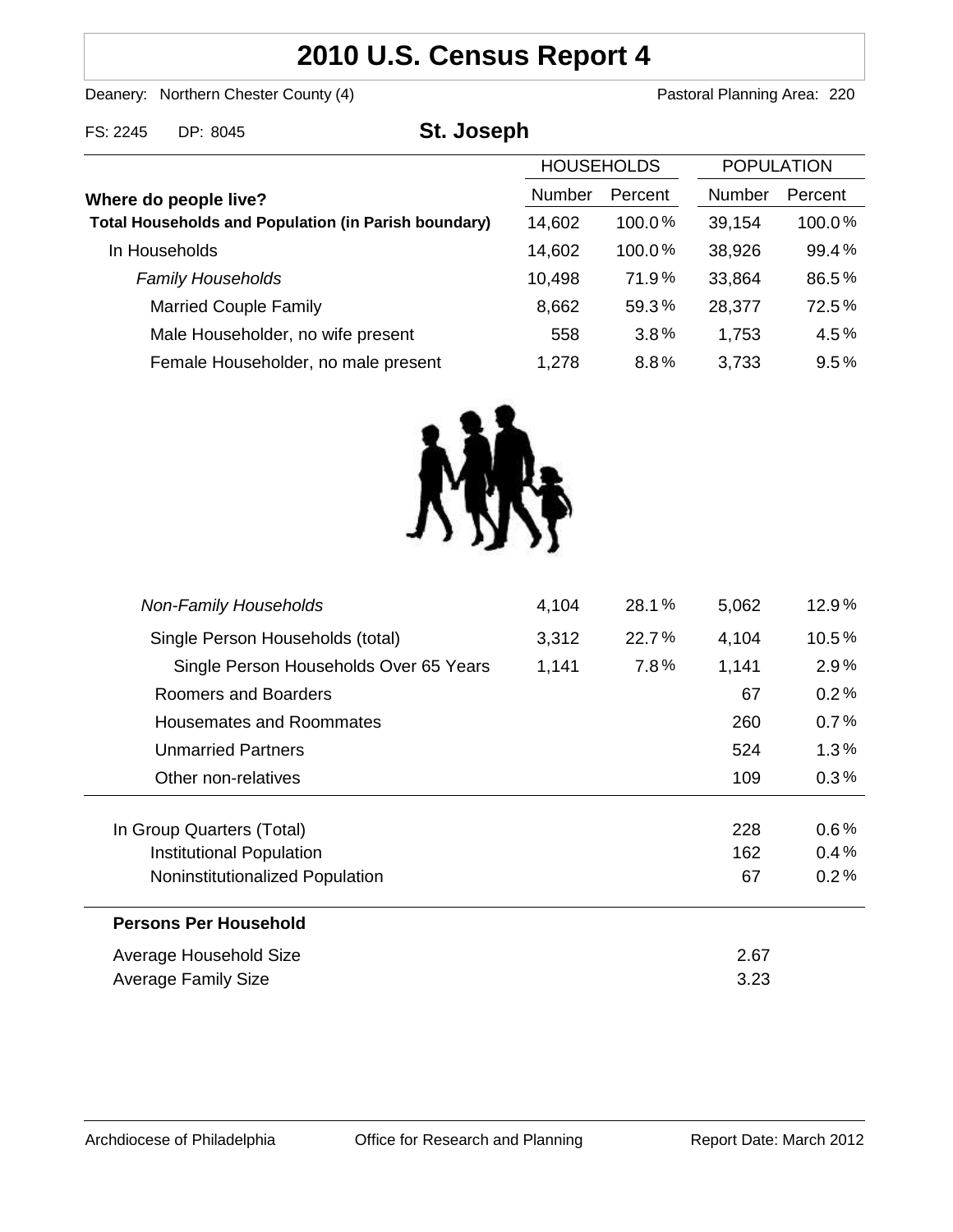# **2010 U.S. Census Report 4**

Deanery: Northern Chester County (4) Deanery: Northern Chester County (4)

FS: 2245 DP: 8045 **St. Joseph**

|                                                      | <b>POPULATION</b> |                |
|------------------------------------------------------|-------------------|----------------|
| Where do Children - Under Age 18 Live?               | Number            | Percent        |
| Total Children - Under Age 18 (in Parish boundary)   | 10,141            | 100.0%         |
| In Households                                        | 10,135            | 99.9%          |
| Householder or spouse is under 18                    | 1                 | 0.0%           |
| With Related:                                        |                   |                |
| Married-Couple Family                                | 8,025             | 79.1%          |
| Male Householder, No Wife Present                    | 456               | 4.5%           |
| Female Householder, No Husband Present               | 1,069             | 10.5%          |
| <b>Other Related Householder</b>                     | 97                | 1.0%           |
| <b>With Non-Relatives</b>                            | 82                | 0.8%           |
| <b>Grandparent Householder</b>                       | 405               | 4.0%           |
| In Group Quarters                                    | 6                 | 0.1%           |
| Institutionalized population                         | 6                 | 0.1%           |
| Noninstitutionalized population                      | 0                 | 0.0%           |
| Where do Adults - Age 65 and Older - Live?           |                   |                |
| Total Adults - Age 65 and Older (in Parish boundary) | 4,108             | 100.0%         |
| In Households                                        | 3,986             | 97.0%          |
| Family Households:                                   | 2,743             | 66.8%          |
| Is Householder or Spouse                             | 2,364             | 57.5%          |
| With Other Relative Householder                      | 54                | 1.3%           |
| With Non-Related Householder                         | 13                | 0.3%           |
| is Parent                                            | 188               | 4.6%           |
| is Parent-in-Law                                     | 124               | 3.0%           |
| In Non-family Households:                            | 1,243             | 30.2%          |
| Male Living Alone                                    | 274               | 6.7%           |
| Male not Living Alone                                | 28                | 0.7%           |
| Female Living Alone                                  | 867               | 21.1%          |
| Female not Living Alone                              | 26                | 0.6%           |
| Other                                                | 47                | 1.1%           |
| In Group Quarters                                    | 122               | 3.0%           |
| Institutionalized population                         | 120               | 2.9%           |
| Noninstitutionalized population                      | $\overline{2}$    | 0.1%           |
| Housing Units in the Parish boundary                 |                   |                |
| <b>Total Housing Units</b>                           | 15,213            | 100.0%         |
| Occupied                                             | 14,602            | 96.0%          |
| Owner-Occupied<br>Renter-Occupied                    | 11,412<br>3,190   | 75.0%<br>21.0% |
| Vacant                                               | 611               | 4.0%           |

Archdiocese of Philadelphia **Office for Research and Planning** Report Date: March 2012